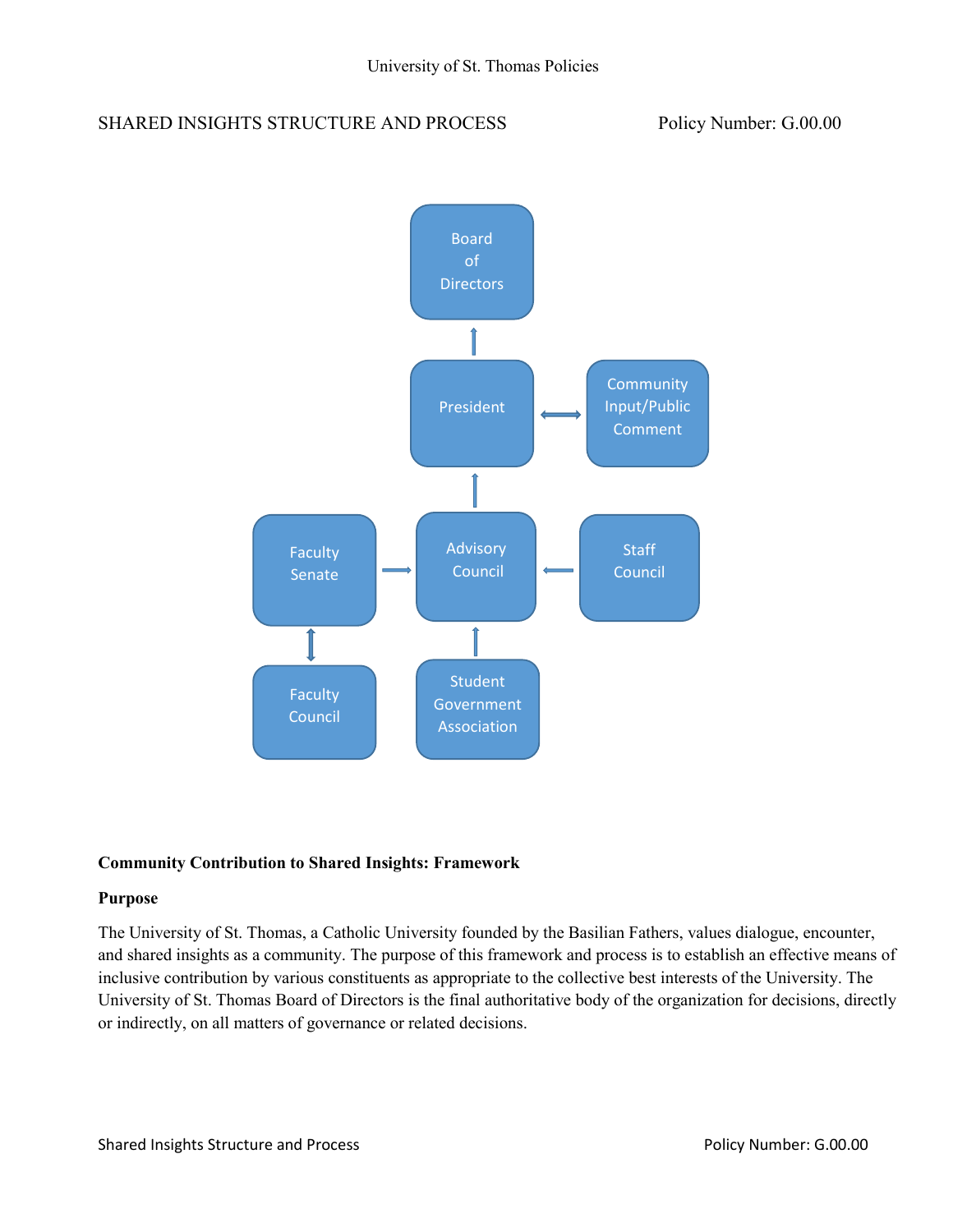## **The Shared Insights Framework**

The diagram below provides a visualization of constituents and their contribution to the process of shared insights. Faculty, staff, and students will contribute insights to question(s) through an Advisory Council ("AC"). Those insights will be considered by the Advisory Council and the AC's Opinion on the question will issue to the University President who may offer the question and the AC's Opinion to the University community for comment. After the comment period, the University President will inform the Board of Directors' Chair of the question, the Advisory Council's Opinion, the nature of comments, and the University President's action. Finally, the Board of Directors shall have authority on disposition of the question.

#### **Definitions**

Question- an issue, question, policy, or other matter subject to the shared insights process.

Faculty Senate - comprised of all University of St. Thomas faculty members.

Faculty Senate Chair - serves as the leader of the Faculty Senate.

Staff Council - comprised of all University of St. Thomas staff, excluding Faculty Senate members.

Staff Council Chair - serves as leader of the Staff Council.

Student Body - all University of St. Thomas students.

Student Body President - serves as leader of the student body.

University President - University of St. Thomas president.

Advisory Council's Opinion - the report of the Advisory Council that addresses the question.

Comment Period - a seven (7) day period of time during, which the University of St. Thomas community may offer comment on the question.

Board of Directors' Chair - the person then serving as chair of the University of St. Thomas Board of Directors.

University President's action - the discretionary judgment of the University President on the question.

### **Community Contribution to Shared Insights: Process**

The Shared Insights Process

1. Faculty Senate- Serves as a committee of the whole and has the ability to create sub-committees as needed. Faculty Senate membership includes any member of the faculty. Faculty Senate will elect officers. The Faculty Senate chair is elected by the entire faculty.

2. Advisory Council- The Council is made up of four (4) members from the Faculty Senate (Senate Chair and three members); two members from the Staff Council (Staff Council chair and one other person); two students (SGA President and one other student); two members from the Executive Cabinet. President and Chief Legal Counsel serve as ex-officio members.

3. Staff Council- Serves as a committee of the whole and has the ability to create sub-committees as needed. The Staff Council shall elect its officers, including the chair.